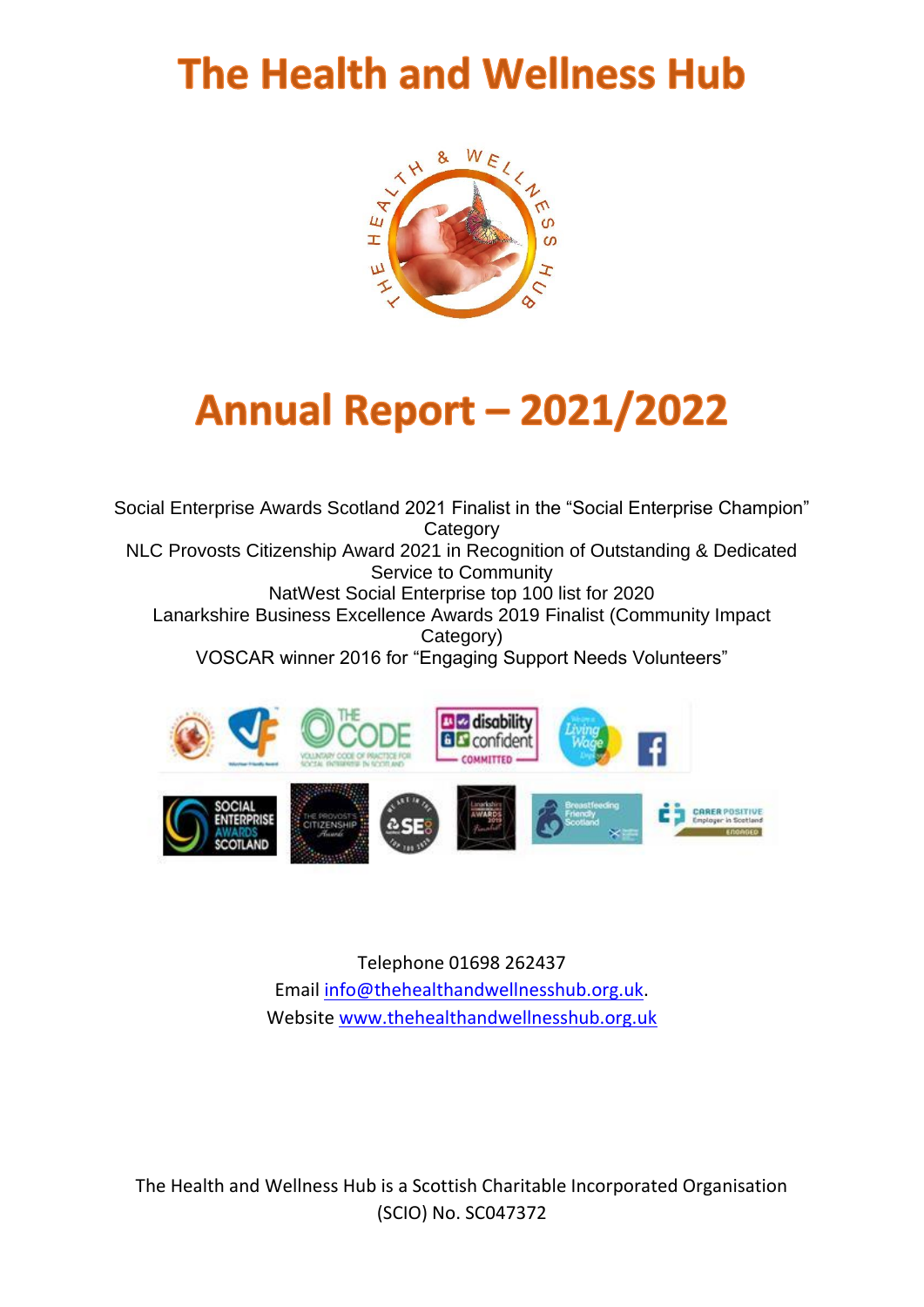## **Background**

Deprivation and poverty go hand in hand with poor health and wellbeing outcomes and people with medical and social problems are often unable to access the very services which will support and address these issues. Often, they are unaffordable, inaccessible or there are confidence barriers to accessing them. In 2012, our organisation recognised this in North Lanarkshire and wanted to address the gap by providing a health and wellbeing service which was non-clinical, therapeutic, holistic and was also affordable, accessible, and most importantly inclusive so in the June of that year, a health fayre was run to confirm this need and 100 local people showed up, telling us that there was a need for a locally based community health and wellbeing service. Since 2012, the organisation has built up a good local reputation in North Lanarkshire with local people and organisations and we have a good grasp on continuing to address local challenges within our community. This has been further evidenced during the Covid 19 crisis.

We have a particular focus on helping people who are marginalised and disadvantaged by reason of age, ill-health, disability, and financial hardship and we provide community-based services in areas of North Lanarkshire that are in the top 5-15% data zones for multiple deprivation according to Scottish Index for Multiple Deprivation (SIMD stats 2020) thus working towards trying to reduce health inequalities.

The Health and Wellness Hub operate as a Scottish Charitable Incorporated Organisation (SCIO) and some of the key services we provide which address the issues outlined above include:

- A Holistic centre -providing specialised programmes for people with a range of health issues, provision of therapies, classes, training, workshops etc, a volunteer led community café and multipurpose rooms for hire and lease.
- Volunteer led weekly health and wellbeing "Hubs" in community settings within North Lanarkshire where multiple deprivation exists. Hubs provide access to proven nonclinical/holistic type activities such as Tai Chi, yoga, mindfulness, relaxation classes, holistic therapies, which help improve emotional and physical health. Participants also have the opportunity to meet new people, develop skills, create circles of mutual support and reduce social isolation levels. Currently running weekly in 6 areas of North Lanarkshire that are within the top 10-15% data zones for multiple deprivation. Since 2012, have operated in 18 other areas of North Lanarkshire.
- A Volunteer Development Programme (Transforming Lives) aimed at people with a diverse range of health needs where they can learn new skills, be part of a peer support network with others who have similar lived experiences and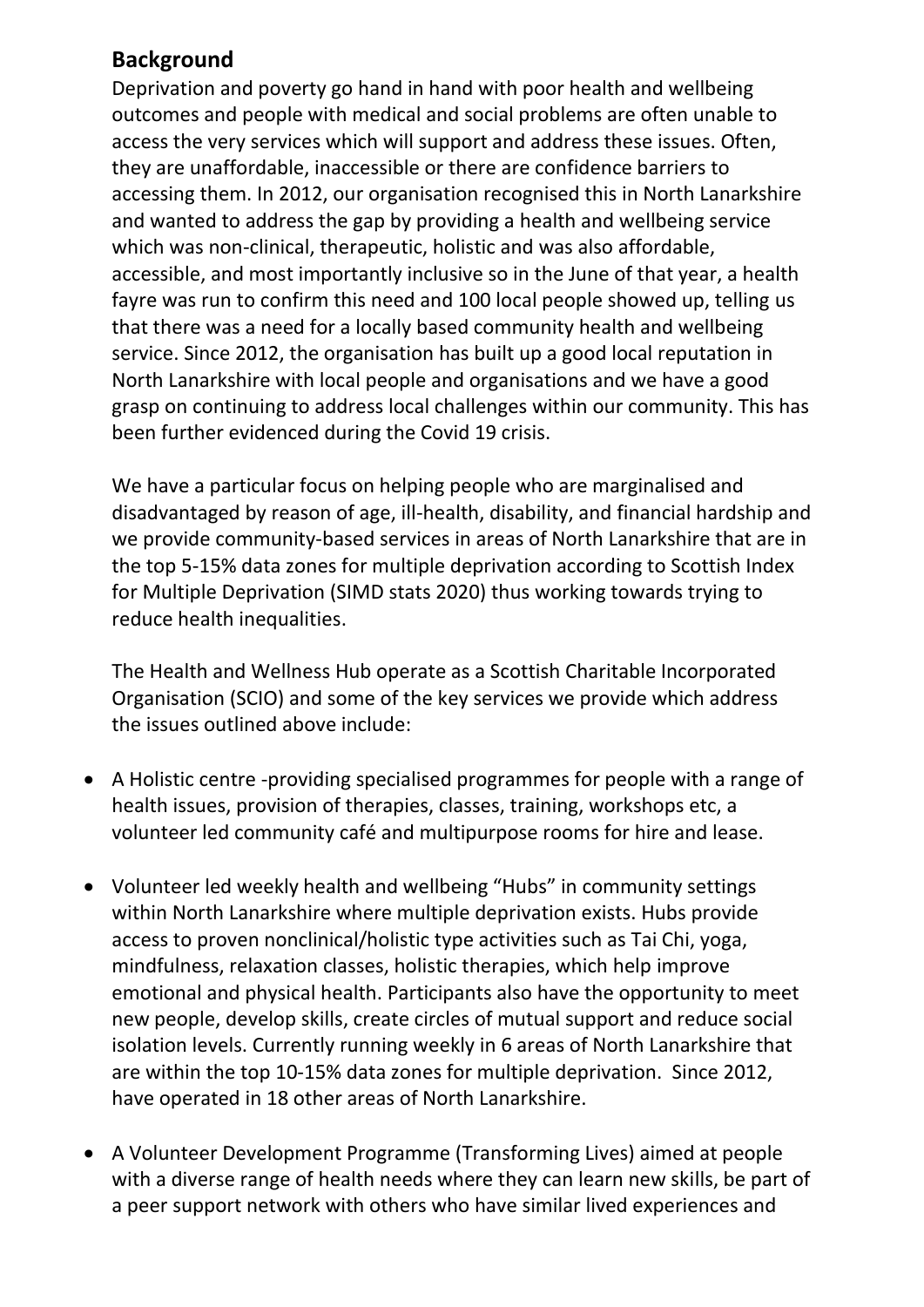share their skills and support local people by contributing in a volunteer capacity in our other services e.g "hubs", Café etc.

- Hub Buddies Programme a tailored befriending service which includes telephone, face to face and peer support for those facing isolation and loneliness. Run presently by staff but with the aspiration it becomes volunteer led, run by volunteers from the "Transforming Lives" volunteer programme
- A scooter and wheelchair hire service aimed at people with mobility issues and/or other health issues which enable them with the use of mobility equipment to be an inclusive part of their communities and lead an independent life.
- A health and wellbeing service (social enterprise activity) to various community groups and organisations (third and statutory sector) across North Lanarkshire

The Charity is an accredited Living Wage Provider and currently employs 15 staff. The charity identifies as a Supported business (employs a percentage of people with barriers and are furthest removed from the labour market) Since 2015, there have been 19 volunteers who have been employed by the charity and 8 of our current staff are currently still employed with the charity

#### **Our Vision Statement**

"To create a relaxing, welcoming, non-clinical and therapeutic space that works for everyone.

In this safe space, we guide and support people through a holistic process that is healing for body, mind, and soul.

We support people to experience a sense of belonging, which helps them to connect and re-connect with their best self"

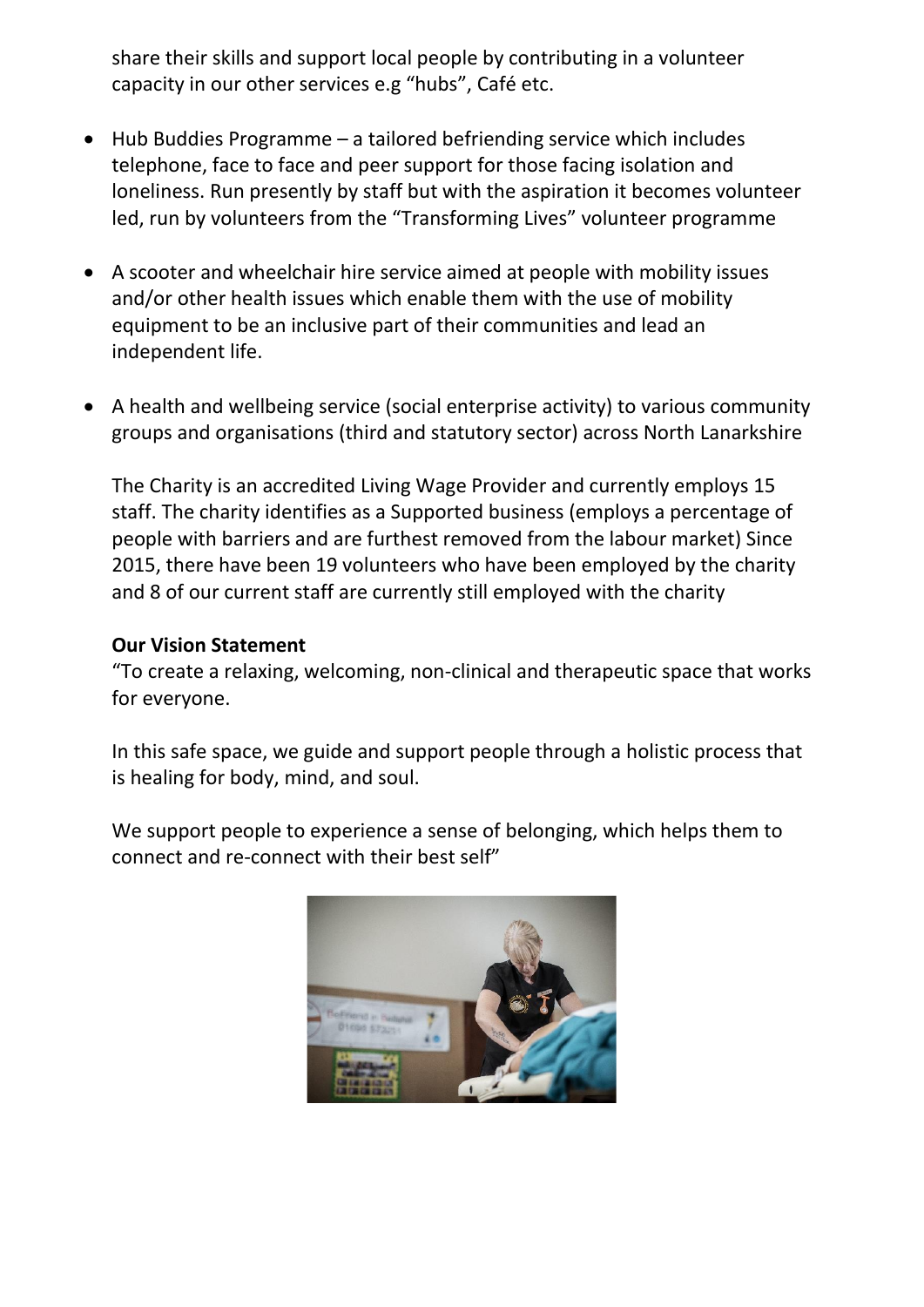## **Chairpersons Report**

2021 and into the start of 2022 has still provided us with many challenges due to Covid but as we learn to live with Covid, we are pleased to be able to start offering our services and activities again and serve the local community in a way which we have been unable to do in the last few years. We have also been able to offer some new services too and we look forward to working with more and more people in our local communities and provide a service to those who need it most.

### **Some highlights from 2021/2022***:*

**Scottish Government Acknowledgements –** Letters of congratulations were received from both Marion Fellows MP and Clare Adamson MSP on receiving funding from The National Lottery Community Fund, "Awards for All" fund. This funding is being used to provide 2 new community hubs in Craigneuk and Muirhouse.

**Funding Update** – From July 2021 – April 2022, we have secured the following funding: Life Changes Trust, Postcode Trust, Bank of Scotland Reach, Awards for All, Tudor Trust, Corra Communities Recovery Fund, Community Solutions, Community Mental Health and Wellbeing Fund, Community Based Adult Learning Fund, NLC Flexible Digital, Agnes Hunter, Children and Young People Mental Health and Wellbeing and Airdrie LAF.

**Refurbishment works** – : In October we officially launched "The Studio@TheHub" This is a recently refurbished space which is now available to rent. The space is a relaxing and welcoming multiple-purpose space where organisations and individuals can rent out the space for classes, workshops, training or hold meetings etc. We have also refurbished our therapy rooms and café and are in the process of marketing all these spaces and opening these up to the local community.

**Rebranding of "Shopmobility**" - In January 2022, members agreed to change the name to "Mobility Hub" and a working group consisting of members, staff and volunteers continue to work on other action to ensure Mobility Hub becomes sustainable, as the initial funding received from NLC has now finished. "Mobility Hub" continues to remain a vital service for local people with mobility issues.

**Children and Young Peoples Mental Health and Wellbeing Empowering Clusters Project** – In the last year, our charity has provided children and young people in 16 Primary and Secondary schools in Airdrie and Motherwell access to a variety of health and wellbeing activity which has helped them improve their mental health and wellbeing.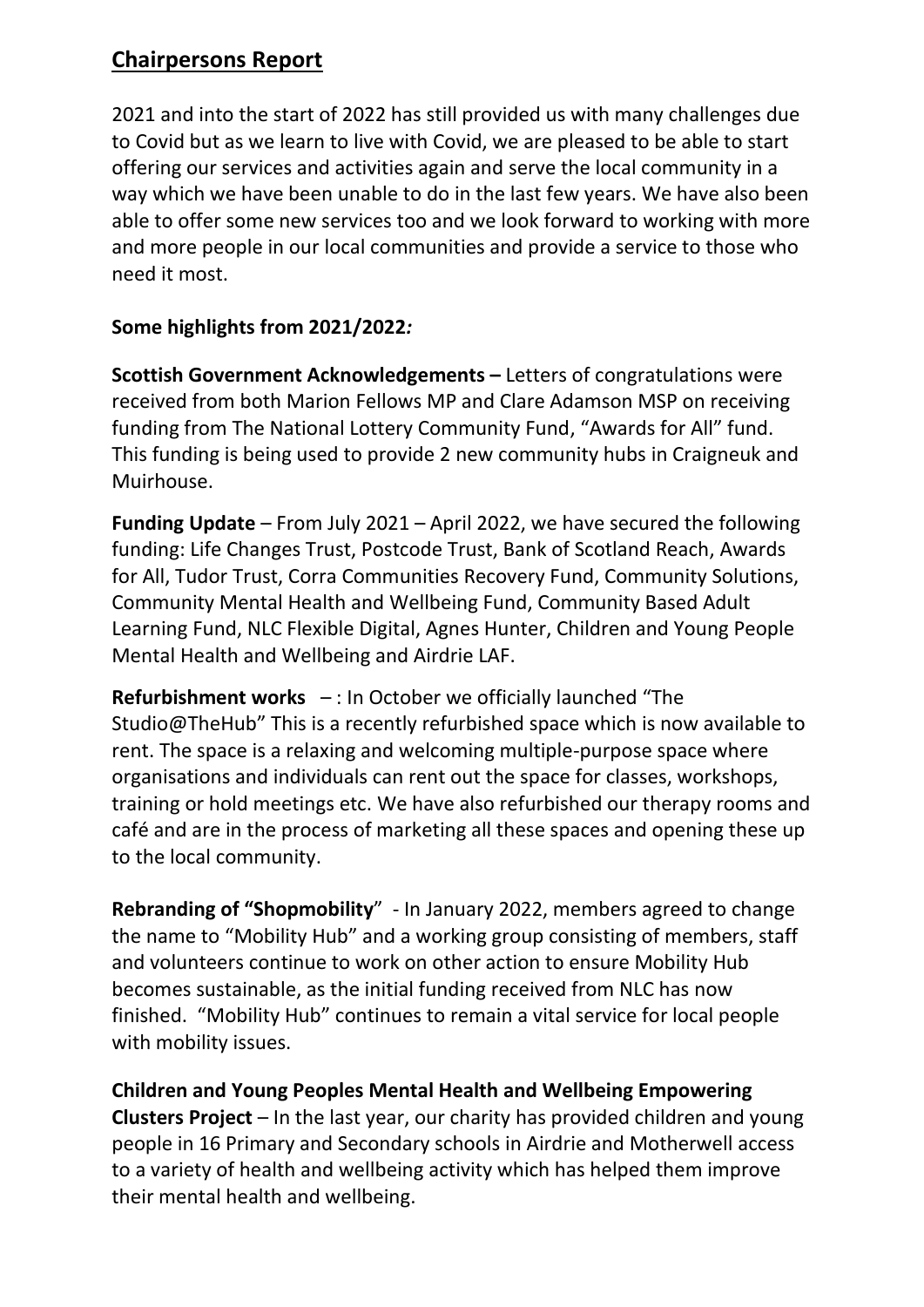**Community Solutions – Airdrie Locality Host Role** –In the last year, we have supported the Consortium to award £22,500 to local groups so that they can establish and develop a range of projects. Also, as part of the host role, we worked with NLC Financial Inclusion Team to administer the Financial Insecurity Fund and were able to distribute £46,600 to 172 households in Motherwell and Airdrie localities.

**Continuation and Development of Partnership working** -We continue to build new partnerships and strengthen our existing ones across North Lanarkshire.

**Our Services –** In the last year, there have been 5429 engagements across all of our services which include our "Hub Buddies" Project, outreach/ social enterprise work, our online and face to face classes, weekly walking groups and our Mobility Hub service.



#### **Some Service User Feedback**

- *"We really enjoyed the yoga from last week, it was something new that we would like to try again. My muscles feel better and I'm looking forward to coming back."*
- *"I have increased emotional wellbeing, I feel relaxed and I've opened up in the group about my struggles. This is my first time having reiki and I feel so relaxed and at ease. I can't wait to come back next week and get it again!"*
- *"In a school last week and one of the teachers told me the pupils are really enjoying the sessions. Two of the pupils told me they'd used mindfulness techniques before important events in school this week to calm down and they're really pleased with how well this worked for them and will continue to use these techniques where needed"*
- *"Playing bingo in our group was better than going to any therapy, I've never laughed so much and I even got a prize!"*